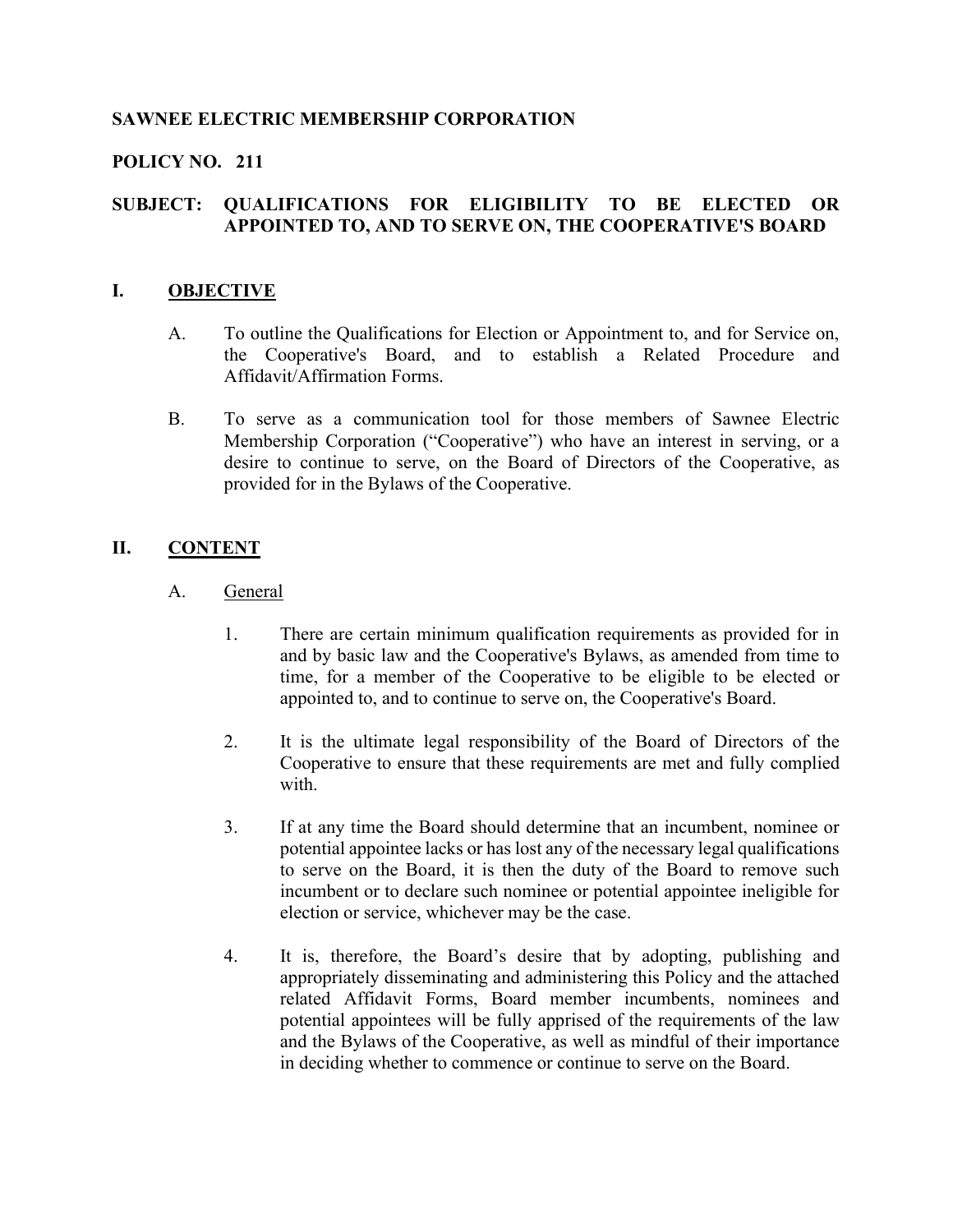### B. General Legal Requirements

- 1. Basic law provides that a person, to be eligible for election or appointment to, and to serve on, the Cooperative's Board, shall among other things:
	- a. be obedient to the Cooperative by adhering to 1.) all applicable requirements of law, 2.) the Cooperative's articles and Bylaws, 3.) the Cooperative's Service Rules and Regulations, and 4.) the Cooperative's duly made decisions;
	- b. be loyal to the Cooperative, acting at all times in good faith for its best interests;
	- c. be unaffected by any continuing and substantial personal interest that is in conflict with the best interests of the Cooperative;
	- d. be possessed of the minimum knowledge and skills necessary to manage the affairs of the Cooperative; and
	- e. be willing to devote such time and effort to his/her duties as a Board member as may be necessary to oversee the Cooperative's business and affairs.
- C. Bylaw Requirements
	- 1. The Cooperative's Bylaws provide that a person, to be eligible for election or appointment to, and to serve on, the Cooperative's Board, shall comply specifically with all of the requirements stated in Article IV, Directors; Article V, Meetings of Directors; Article VI, Officers - Miscellaneous, and any other Article or Section of the Bylaws which is applicable.
- D. Procedure for Policy Implementation
	- 1. This Policy shall be implemented as follows:
		- a. The Director qualifications shall be timely explained each year in the Cooperative's newsletter.
		- b. This Policy shall be timely disseminated and explained to the Cooperative's Directorate District Nominating Committee each year, prior to it making nominations, and the Committee will be urged to review all persons considered for nomination as directors to ensure that they are qualified in accordance with this Policy and the Bylaws of the Cooperative.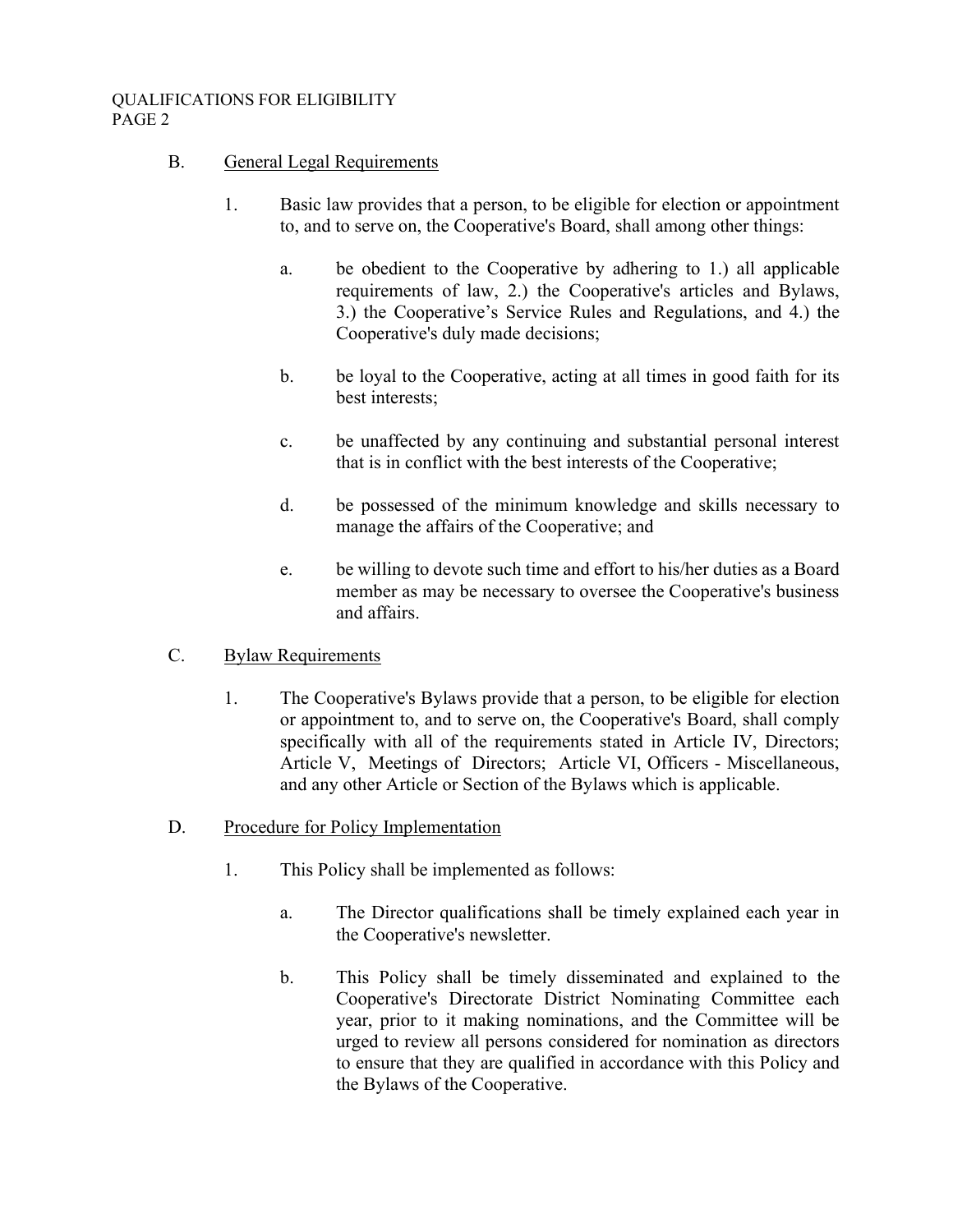- c. Immediately after receipt of any nomination by petition, the Cooperative shall furnish the nominee with a copy of this Policy and the Bylaws to ensure that he / she is qualified in accordance with both and require that an affidavit in the form attached to this policy (see Exhibit "A") and a background search form (Exhibit "C") be executed by the petitioner.
- d. The Board, in filling any vacancies occurring on the Board, shall ensure that an appointee is first fully apprised of this Policy and the Bylaws, and is qualified in accordance with them, and has executed an affidavit form (Exhibit "A") demonstrating such compliance and a background search form (Exhibit "C").
- e. In any event, all persons nominated or being considered for appointment as director(s) shall, prior to election or appointment, be requested to read this Policy and the applicable Bylaw sections relating to Director Qualifications and execute an affidavit form (Exhibit "A") and a background search form (Exhibit "C").
- f. If a potential appointee, nominee or officer refuses to execute the appropriate forms (whether it be the affidavit set forth in Exhibit "A,", the affirmation set forth in Exhibit "B", a background search form set forth in Exhibit "C" or the credit report form found in Exhibit "D") or qualifies his / her execution in any manner that the Board or Directorate District Credentials and Election Committee, whichever controls, considers to be inimical to the best interests of the Cooperative, the appointment shall be withheld or, as to the nominee, the Board or Directorate District Credentials and Election Committee, whichever controls, may inform the members of such fact prior to the election or disqualify the nominee, appointee or officer, whichever it determines is appropriate, based on the facts and circumstances existing.
- g. In any event, the Directorate District Credentials and Election Committee shall not allow voting on any nominee, or the Board shall refuse to seat any nominee elected, as the case may be, who is determined to be ineligible under the Bylaws of the Cooperative or any applicable law.
- h. The Board shall remove from office any incumbent director who is determined to be ineligible under the Bylaws of the Cooperative, or any applicable law.
- i. Every year prior to the meeting of the Directorate District Nominating Committee, each incumbent director whose office is expiring and who wishes to seek re-election at the forthcoming district member meeting, shall be required to review this Policy and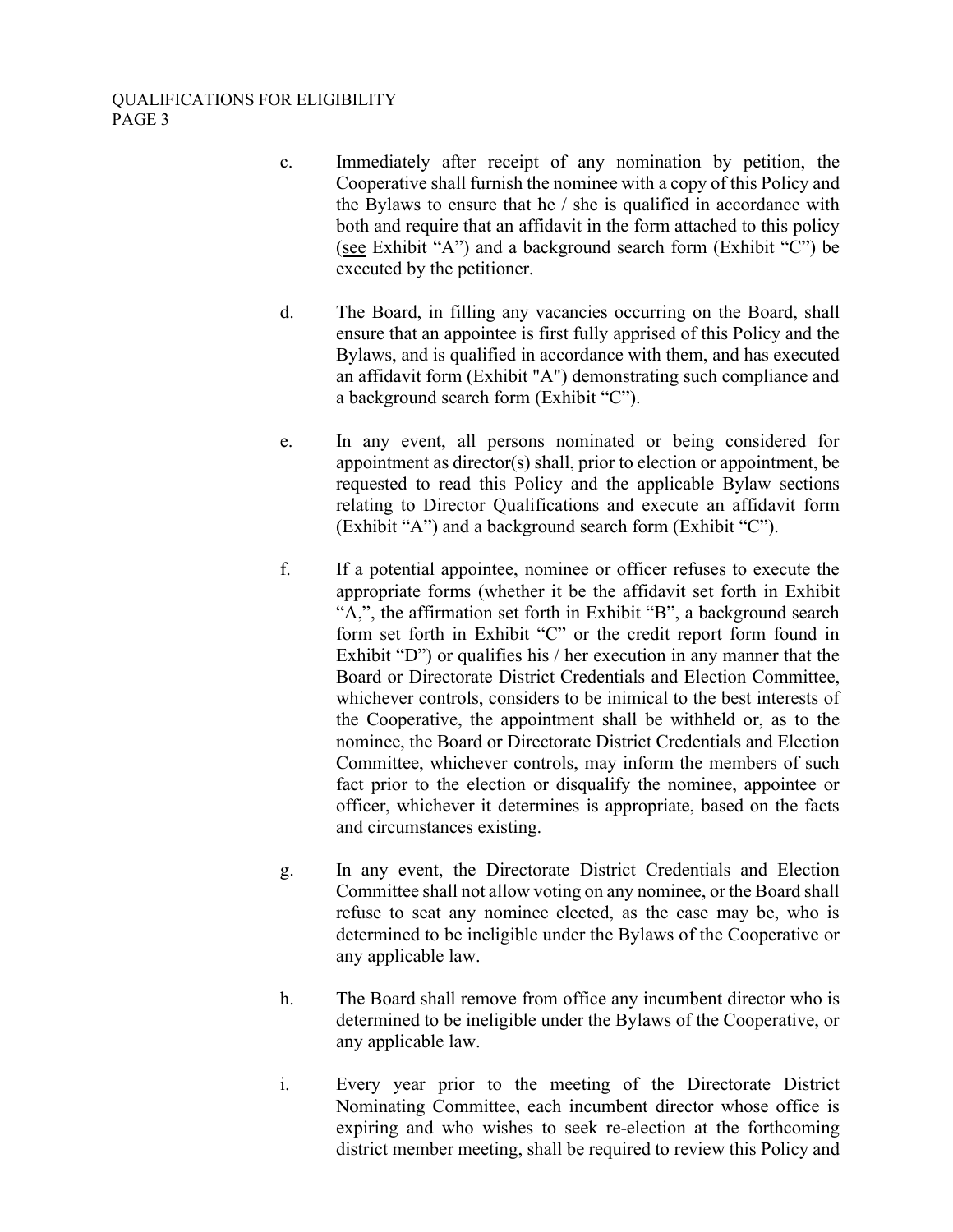the Bylaws relating to Director Qualifications and to execute or reexecute, as the case may be, the affirmations in the forms attached to this Policy (see Exhibits "B" and "C").

- j. An individual that is to hold an office of the Board that requires this person to be entrusted with the financial accounts and/or records of the Cooperative shall agree, prior to being considered for the office, to execute the credit report search form ("Exhibit "D").
- k. The Board Attorney, or his designee, shall request and receive criminal background reports as well as credit reports in compliance with this policy and advise the Board of his findings.
- l. As required by the Board, each director shall execute and provide to the Cooperative, a copy of Exhibits "B", "C" and/or "D", attached hereto, for the Cooperative's attorney, auditors, and/or the staff to use in making their report to the Board, the Committee on Nominations, and others.

# E. Additional Educational Requirements

- 1. It is the opinion of the Board that the Cooperative's membership can best be served by Directors who have a reasonable level of knowledge of the events, activities, and trends which have and are currently shaping the electric cooperative industry here in Georgia and across the nation.
- 2. It is the Board's desire to request that **all** newly elected Directors become certified through the National Rural Electric Cooperative Association (NRECA), by participating in the core Credentialed Cooperative Director (CCD) Certification Program.
- 3. Directors desiring to seek certifications above or beyond what is provided for herein must first consult with the Board to determine that such additional certification is, in the view of a majority of the members of the Board, desirable to meet the basic duties of that Director and that such action is sanctioned by a majority of the members of the Board.

# III. RESPONSIBILITY

- A. It shall be the responsibility of the President and Chief Executive Officer to administer this policy, to develop appropriate controls for its overall enforcement and to report his findings to the Board of Directors.
- B. It shall be the Board of Directors' responsibility to enforce the various aspects of this policy and take the appropriate action.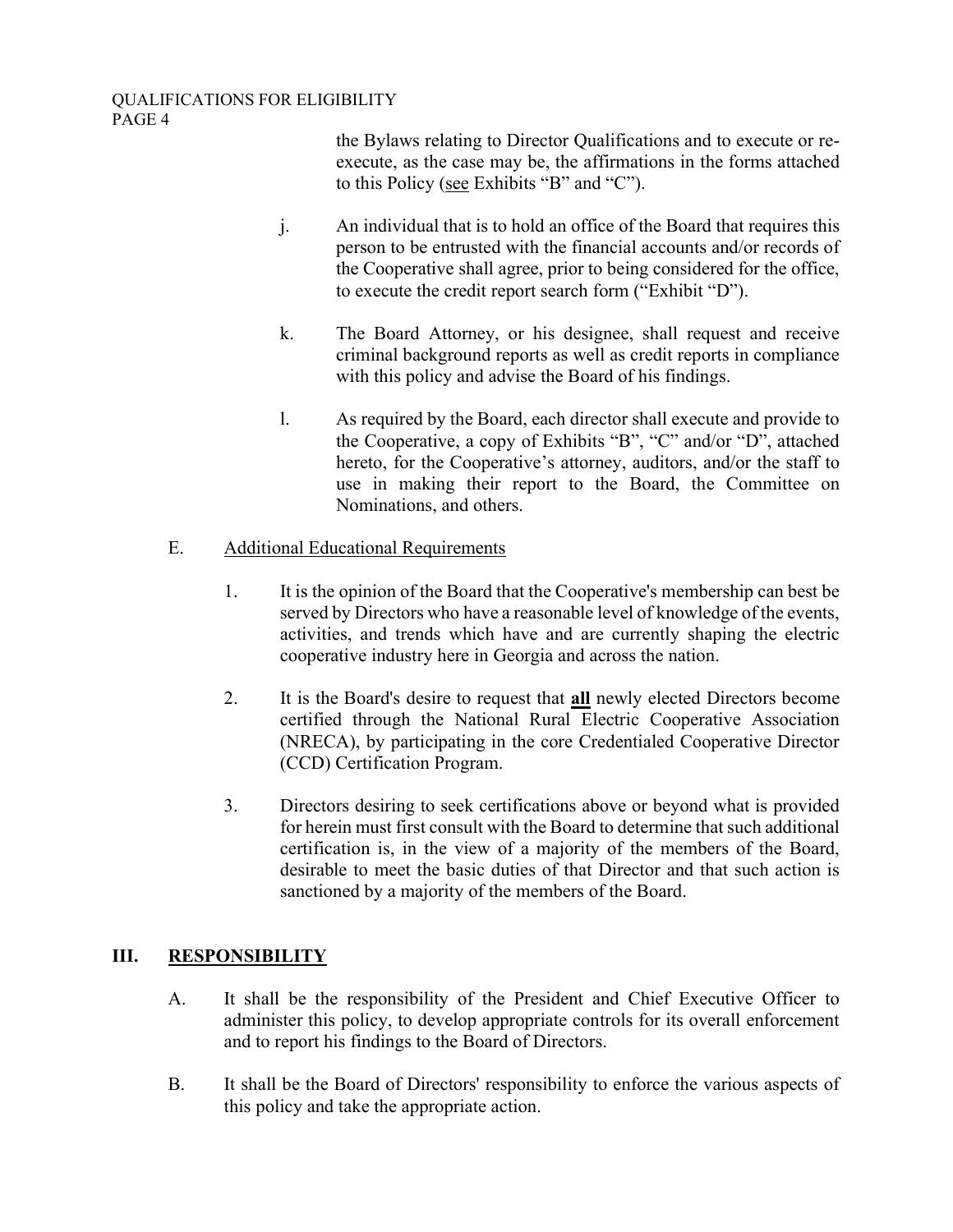- REVISED: February 15, 1996<br>
March 18, 2004<br>
May 1, 2004<br>
May 1, 2004 October 16, 2014 January 21, 2021
- ADOPTED: August 18, 1994<br>
REVISED: February 15, 1996<br>
EFFECTIVE: February 15, 1996<br>
EFFECTIVE: February 15, 1996 March 18, 2004<br>
February 19, 2009<br>
February 19, 2009<br>
February 19, 2009 February 19, 2009<br>February 17, 2011<br>February 18, 2011<br>February 18, 2011 February 17, 2011<br>
October 16, 2014<br>
October 17, 2014<br>
October 17, 2014 May 17, 2018<br>
January 21, 2021<br>
May 18, 2018<br>
January 22, 2021<br>
January 22, 2021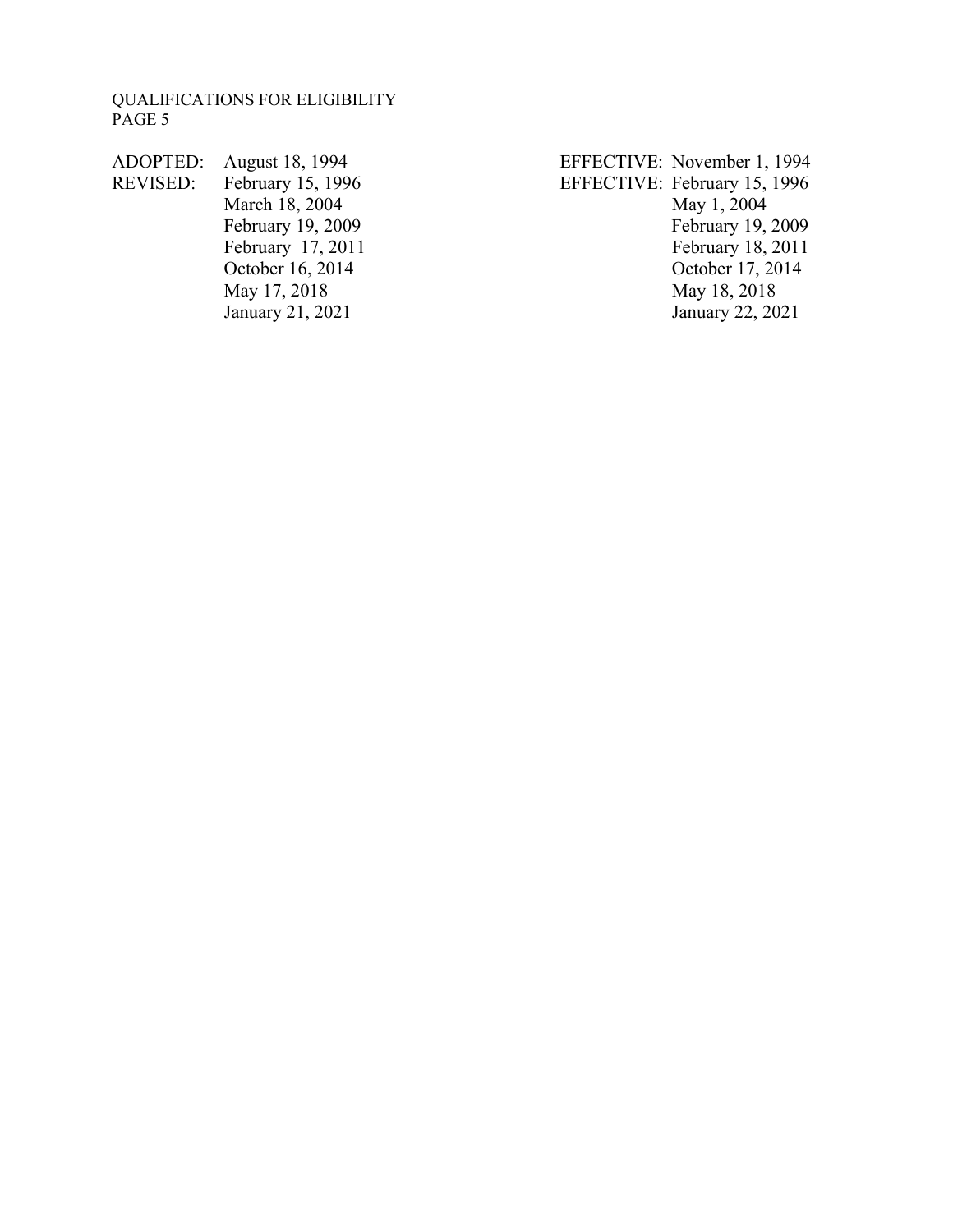### SAWNEE ELECTRIC MEMBERSHIP CORPORATION P. O. BOX 266 CUMMING, GA 30028

#### EXHIBIT "A"

# AFFIDAVIT OF DIRECTOR QUALIFICATIONS

|    | <b>NOW COMES</b> , the undersigned,       |        | , a resident                |
|----|-------------------------------------------|--------|-----------------------------|
| of | County, Georgia, who presently resides at | (Name) |                             |
|    |                                           |        | (Street Address)            |
|    | 1n                                        |        | District of Sawnee Electric |
|    | (City/State/Zip)                          |        |                             |

Membership Corporation.

The undersigned hereby states under oath that:

| Initial |                                                                                   |
|---------|-----------------------------------------------------------------------------------|
|         | (a) during the five $(5)$ years preceding his/her nomination, he/she has not been |
|         | employed by the Cooperative;                                                      |
|         | (b) during the five $(5)$ years preceding his/her nomination, he/she has not been |
|         | finally adjudged to be guilty of a felony;                                        |
|         | (c) during the five (5) years preceding his/her nomination, he/she has not been   |
|         | employed by (or a close relative of a person who becomes, or at any time within   |
|         | such preceding five (5) years shall have been employed by) a labor union which    |
|         | represents, or has represented, or has endeavored to represent any employees of   |
|         | the Cooperative;                                                                  |
|         | (d) if elected and seated as a director, he/she is not an employee of the         |
|         | Cooperative or a close relative (see definition below) of an incumbent director   |
|         | or an employee of the Cooperative;                                                |

Note: The Bylaws of the Cooperative in Article 4, Section 4.17, "Close Relative" Defined, state that a close relative is "…a person who, by blood or in law, including step, half, foster and adoptive kin, is either a spouse, child, grandchild, parent, grandparent, brother, sister, aunt, uncle, nephew or niece of the principal".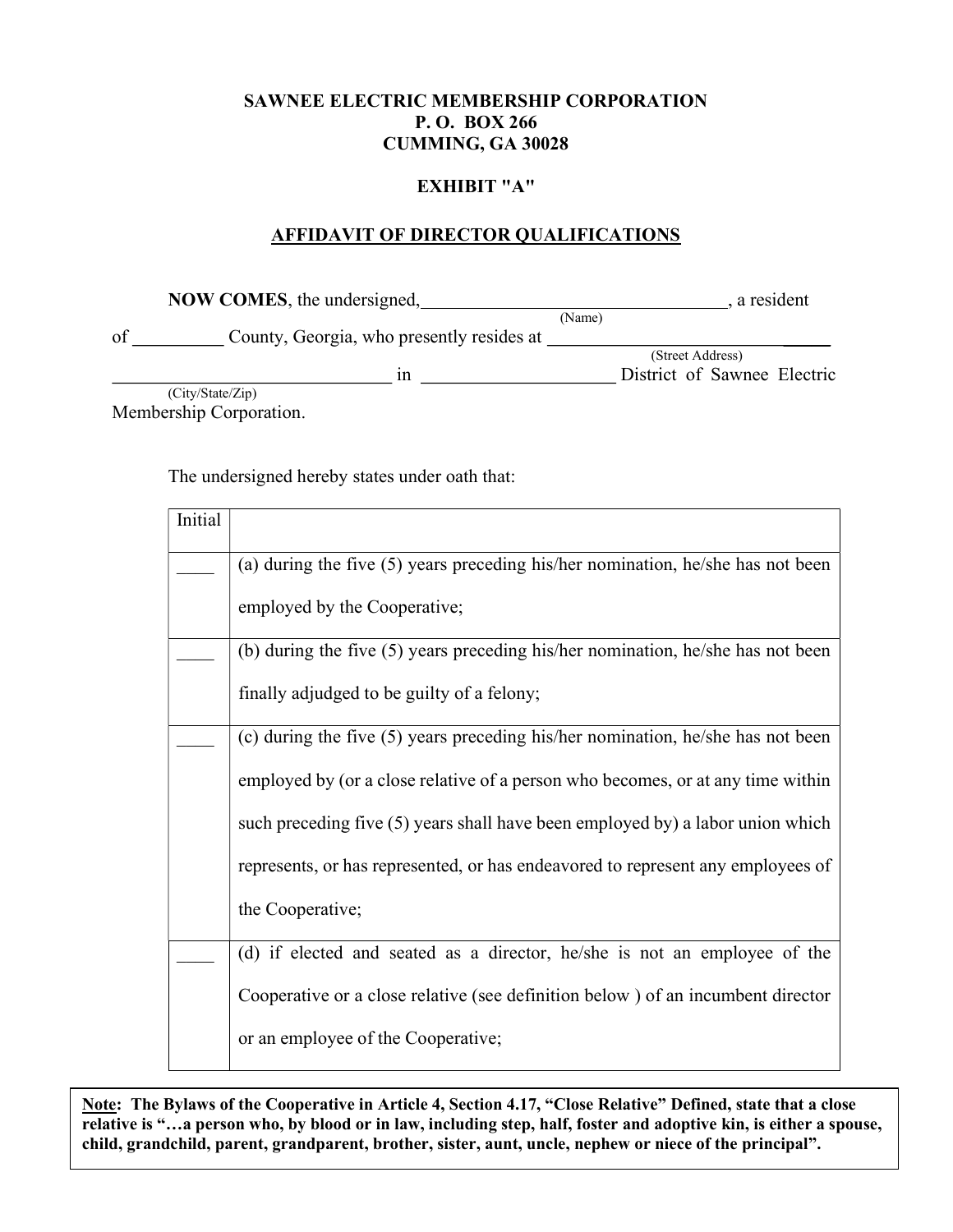$\overline{a}$ 

 $\overline{\phantom{a}}$ 

| (e) he/she has continuously been, for at least one (1) year prior to his/her           |  |  |
|----------------------------------------------------------------------------------------|--|--|
| nomination, and is currently a member in good standing of the Cooperative for the      |  |  |
| various electric accounts listed below and is either receiving service at 1.) his/her  |  |  |
| primary residential abode which is located in the Directorate District in which        |  |  |
| he/she is seeking to be elected or represents or 2.) is (or has been authorized by)    |  |  |
| the chief operating executive of a member, which is not a natural person, and such     |  |  |
| member entity is located in the Directorate District in which he/she is seeking to     |  |  |
| be elected or represents, and resides in, or in close proximity to, the Cooperative's  |  |  |
| service territory.                                                                     |  |  |
| List all SEMC accounts held in your name, or held in the name of any entity in         |  |  |
| which you own or control ten percent $(10%)$ of the total economic or voting rights    |  |  |
| of the entity:                                                                         |  |  |
|                                                                                        |  |  |
|                                                                                        |  |  |
| (f) he/ she is at least eighteen (18) years old and is not financially interested in a |  |  |
| substantially competing enterprise or a business selling electric energy or supplies   |  |  |
| to the Cooperative.                                                                    |  |  |

The undersigned hereby states that he/she is currently engaged in the following business or businesses: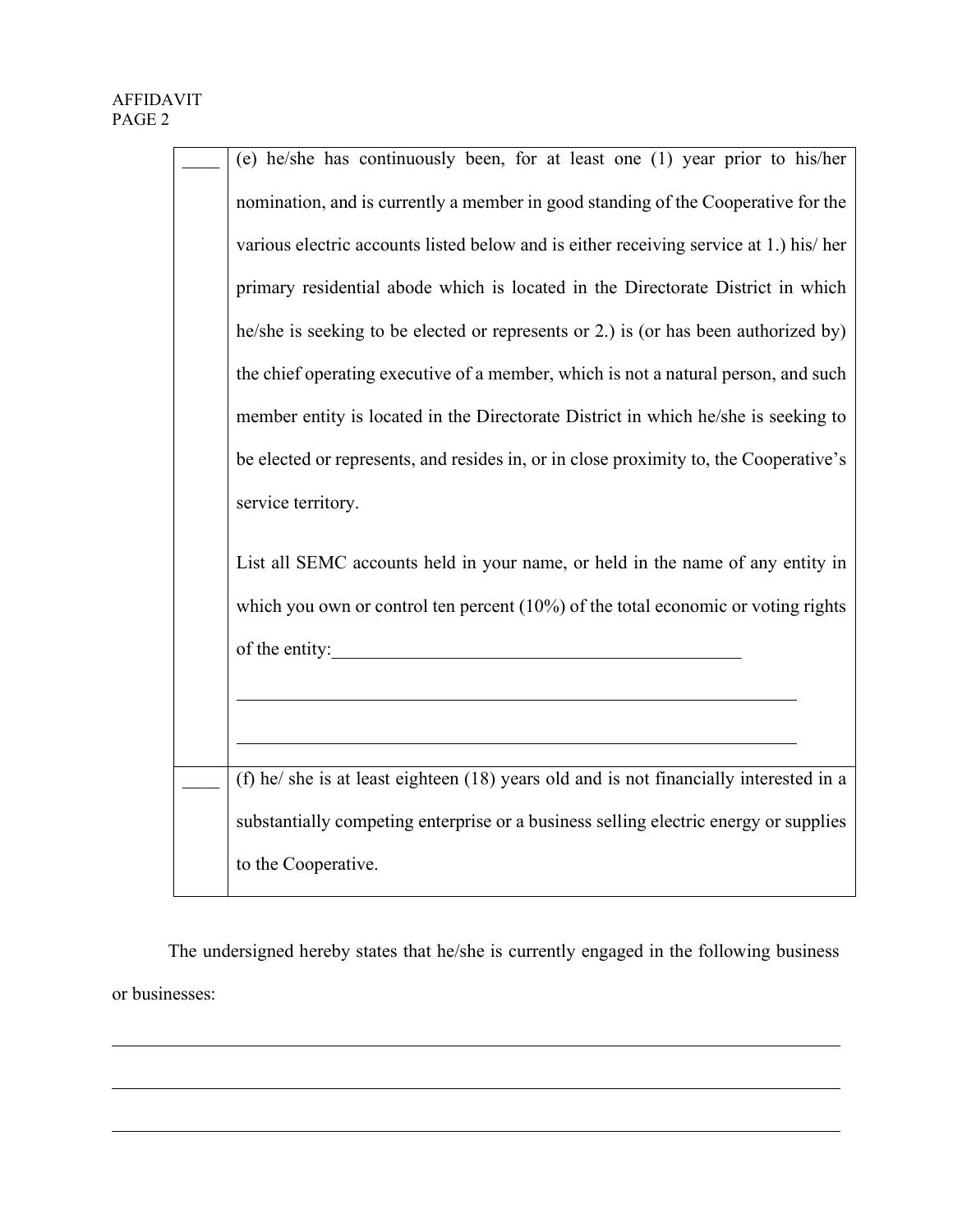#### AFFIDAVIT PAGE 3

(Note: Attach additional pages if necessary to fully explain this response.)

The undersigned realizes and acknowledges that this affidavit will be relied upon by the Board of Directors of Sawnee Electric Membership Corporation to aid in determining the qualifications and eligibility of the undersigned nominee as a candidate for the office of Board of Directors of Sawnee Electric Membership Corporation.

I, the undersigned, hereby affirm that I have read Policy No. 211, Qualifications for Eligibility to Be Elected or Appointed to, and to Serve on, The Cooperative's Board, and that I am qualified in accordance with this Policy and the Cooperative's Bylaws to be nominated and elected or appointed to serve as a Cooperative Board member, as the case may be.

This  $\_\_\_\_\_\_\$  day of  $\_\_\_\_\_\_\_\_\_\_\$ 

 $\mathcal{L}_\text{max} = \mathcal{L}_\text{max} = \mathcal{L}_\text{max} = \mathcal{L}_\text{max} = \mathcal{L}_\text{max} = \mathcal{L}_\text{max} = \mathcal{L}_\text{max} = \mathcal{L}_\text{max} = \mathcal{L}_\text{max} = \mathcal{L}_\text{max} = \mathcal{L}_\text{max} = \mathcal{L}_\text{max} = \mathcal{L}_\text{max} = \mathcal{L}_\text{max} = \mathcal{L}_\text{max} = \mathcal{L}_\text{max} = \mathcal{L}_\text{max} = \mathcal{L}_\text{max} = \mathcal{$ (Witness) (Signature)

Sworn to and subscribed before me this

 $\text{day of}$   $\qquad \qquad , 2$ 

Notary Public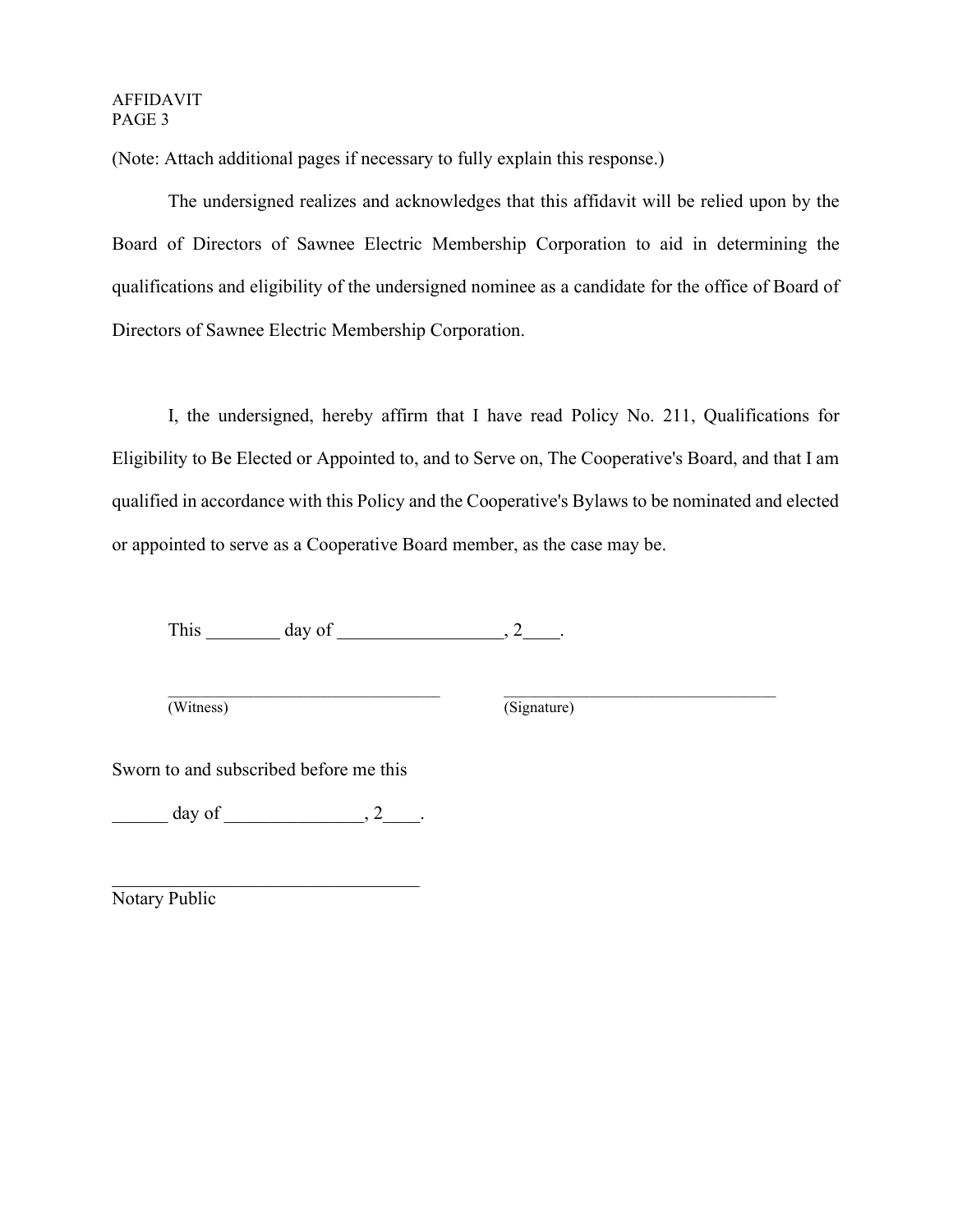### SAWNEE ELECTRIC MEMBERSHIP CORPORATION P. O. BOX 266 CUMMING, GA 30028

### EXHIBIT "B"

### AFFIRMATION OF DIRECTOR QUALIFICATION

I, the undersigned, hereby affirm that I have read Policy No 211, Qualifications for Eligibility to Be Elected or Appointed to, and to Serve on, the Cooperative's Board, and that I am qualified in accordance with this Policy and the Cooperative's Bylaws as an incumbent to continue serving as such Board member.

 I, further hereby, affirm that I am, as of this date, a member in good standing with the Cooperative and do hereby state, to the best of my knowledge, that I am receiving electric service, provided by the Cooperative, at the following locations:

List all SEMC accounts held in your name, or held in the name of any entity in which you own or control more than ten percent (10%) of the total economic or voting rights of the entity:

I have accordingly signed my name hereto and had the same witnessed this day of  $, 2$  .

 $\mathcal{L}_\text{max}$ 

 $\mathcal{L}_\mathcal{L} = \mathcal{L}_\mathcal{L} = \mathcal{L}_\mathcal{L} = \mathcal{L}_\mathcal{L} = \mathcal{L}_\mathcal{L} = \mathcal{L}_\mathcal{L} = \mathcal{L}_\mathcal{L} = \mathcal{L}_\mathcal{L} = \mathcal{L}_\mathcal{L} = \mathcal{L}_\mathcal{L} = \mathcal{L}_\mathcal{L} = \mathcal{L}_\mathcal{L} = \mathcal{L}_\mathcal{L} = \mathcal{L}_\mathcal{L} = \mathcal{L}_\mathcal{L} = \mathcal{L}_\mathcal{L} = \mathcal{L}_\mathcal{L}$ 

(Witness) (Signature)

Sworn to and subscribed before me this

 $\frac{1}{2}$  day of  $\frac{1}{2}$ , 2

Notary Public

Note: The Bylaws of the Cooperative in Article 4, Section 4.17, "Close Relative" Defined, state that a close relative is "…a person who, by blood or in law, including step, half, foster and adoptive kin, is either a spouse, child, grandchild, parent, grandparent, brother, sister, aunt, uncle, nephew or niece of the principal".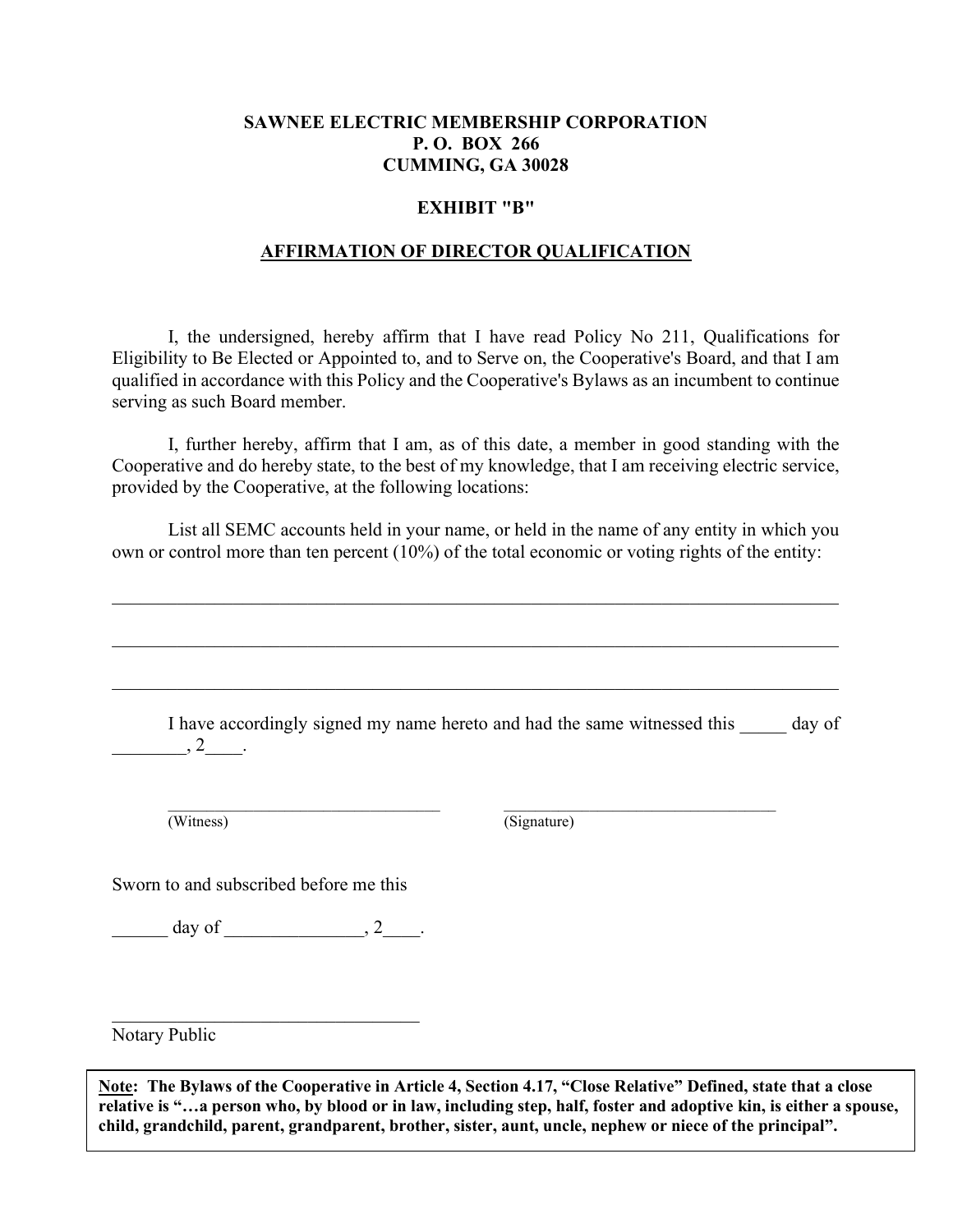### SAWNEE ELECTRIC MEMBERSHIP CORPORATION P. O. BOX 266 CUMMING, GA 30028

### EXHIBIT "C"

# AUTHORIZATION TO PERFORM CRIMINAL BACKGROUND SEARCH

I, hereby authorize Sawnee Electric Membership Corporation ("Sawnee") to perform a criminal background search on me so that I may be considered for nomination as a candidate for a director of Sawnee. A photocopy of this authorization shall be deemed as effective as the original.

|                                                     | Name      |
|-----------------------------------------------------|-----------|
| Sworn to and subscribed<br>before me this day<br>of | Address:  |
|                                                     | $S/S$ No. |

Notary Public